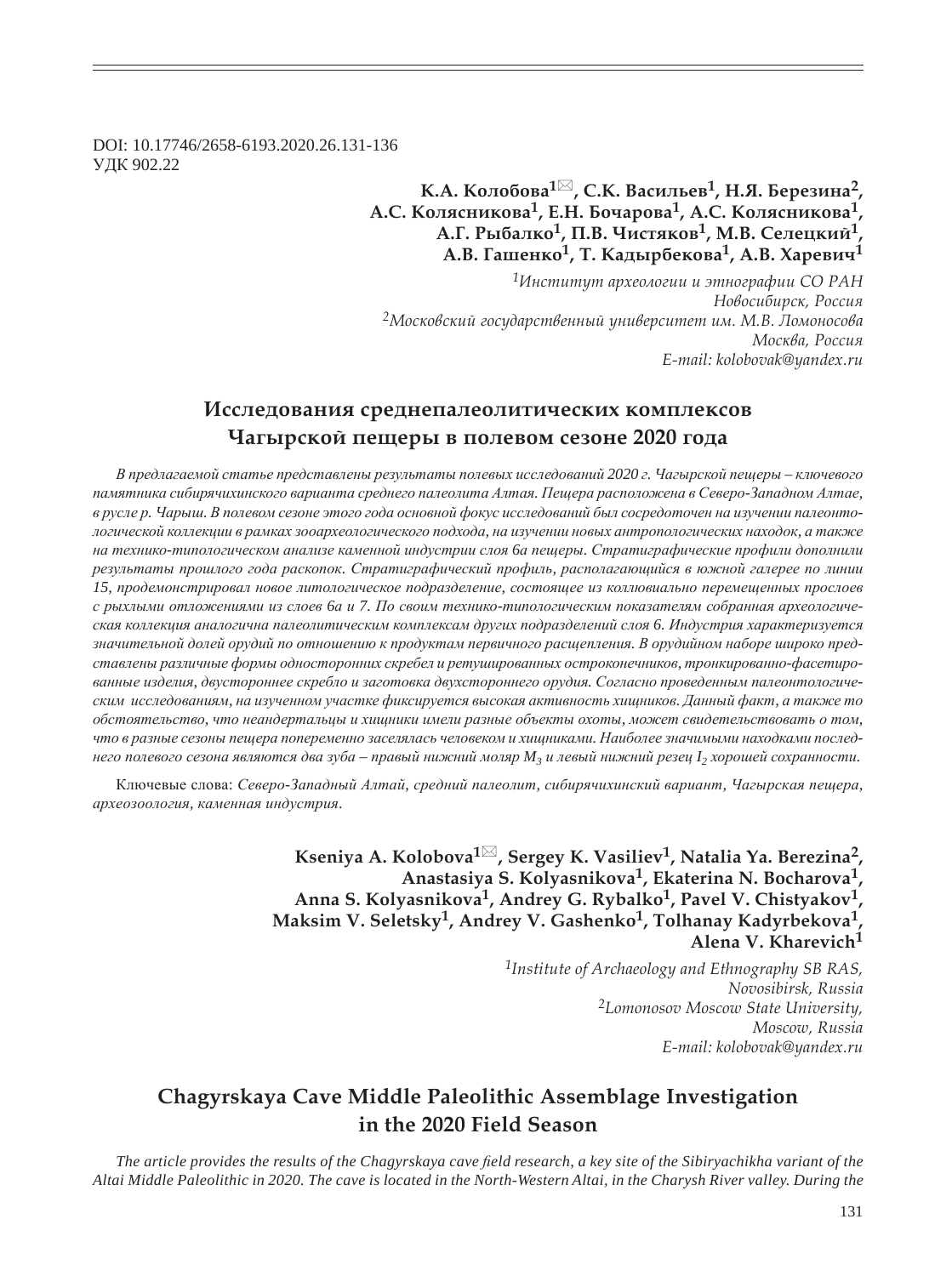*current field season, the investigations were focused on the study of a paleontological assemblage within the frame of a zoo-archaeological approach, anthropological research, as well as technical and typological analysis of lithic industry of Layer 6a. Stratigraphic profiles completed the results of the last year's excavations. The new stratigraphic profile located in the southern gallery in line 15 showed a new lithological unit consisting of colluvial layers with the deposits from Layer 6a and Layer 7. Technical and typological characteristics lithic assemblage from Layer 6a is similar to the assemblages from other sub-units of Layer 6. The assemblage is characterized by a signi¿ cant proportion of tools in relation to primary À aking components. The toolset includes various unifacial scrapers, retouched points, truncatedfaceted tools as well as bifacial scrapers and points. According to the zoo-archaeological research results, the studied area shows high activity of carnivores. This along with the fact that the Neanderthals and carnivores preyed on different animals may suggest that the cave was inhabited by the humans and carnivores during different seasons. The most significant finds of the last field season are two teeth represented by the right lower molar*  $M_3$  *and the left lower incisor*  $I_2$ *in a good preservation.*

Keywords: *North-West Altai, Middle Paleolithic, Sibiryachikha variant, Chagyrskaya cave, archeozoology, lithic industry.*

В последние годы исследование сибирячихинских комплексов Горного Алтая [Деревянко, Маркин, 1992; Деревянко и др., 2013] является одной из приоритетных задач в палеолитоведении региона, поскольку была доказана вторая волна миграции поздних неандертальцев, пришедших с территорий Восточной Европы, Крыма и Кавказа и принесших с собой микокскую традицию камнеобработки [Междисциплинарные исследования..., 2018].

Целью предлагаемой статьи является освещение результатов полевых исследований Чагырской пещеры в 2020 г. Пещера расположена в среднегорном районе Северо-Западного Алтая и приурочена к левому борту долины р. Чарыш, дренирующей отроги северного склона Тигирекского хребта. Абсолютный уровень реки вблизи карстовой полости составляет 334,3 м. Пещера имеет северную экспозицию и располагается на высоте 19 м над уровнем Чарыша.

В течение полевого сезона 2020 г. было продолжено исследование рыхлых отложений на квадратах К-Л/13-14 и в южной галерее пещеры (линия 15). В результате работ было дополнено три стратиграфических профиля, содержащих отложения голоценового и плейстоценового возраста, а также получен новый профиль, включающий отложения галереи. Полученные стратиграфические профили в раскопе 2020 г. аналогичны профилю, описанному в полевом сезоне 2019 г. Наиболее важным отличием является наличие слоя бе в отложениях галереи (рис. 1).

Слой 3 – серый суглинистый песок с многочисленными закругленными гальками известняка. Слой имеет слоистую структуру и комплексную литологию, содержит многочисленные мелкие фрагменты угля.

Слой 6е – сложного генезиса, представляет собой перемежающиеся прослои слоя ба, сероватого цвета, со значительной алевритовой составляющей, с угловатыми обломками известняка и копролитами. Включает также прослои слоя 7 – красно-коричневого тяжелого суглинка, с мелкими химически-корродированными обломками известняка и окатанными гальками, располагается на дне пещеры. Генезис слоя бе коллювиальный, связанный с этапами наибольшей влажности.

В 2020 г. при раскопках Чагырской пещеры было получено 1 139 костных остатка от 22 видов млекопитающих, а также единичные кости коровы и птиц. Подавляющее количество остатков (93,5 %) происходит из слоя ба. В голоценовом слое 3, слоях бе и 7 общее число определимых костей не превышает 10–15 экз. (см. *таблицу*). Зафиксированы единичные случаи переотложения, например целой пяточной кости крупного бобра типичной голоценовой сохранности в слое бе. Из неопределимых обломков преобладают кости размерного класса 1–2 см (14,7 %), 2–5 см (59,9 %) и 5–10 см (24 %); фрагменты костей крупнее 10 см немногочисленны (1,4 %). По видовому составу и соотношению доминантных видов слой ба в пределах основной камеры и галереи существенно не различается. В дальнейшем, с получением более представительного материала, следует ожидать, по-видимому, увеличения в отложениях галереи доли хищников, прежде всего волка и пещерной гиены, устраивавших свои логова в наиболее укромных местах карстовой полости.

В сравнительно небольшой выборке (264 экз.) определимых остатков мегафауны из плейстоценовых слоев наиболее многочисленны сибирский горный козел и архар (38,6 % в сумме). Хищники представлены в обычной для Чагырской пещеры пропорции (22,4 %). Из них первое место принадлежит лисицам (10,2 %), второе – пещерной гиене  $(6,8, % )$  и третье – серому волку  $(5,3, % )$ . Число остатков мамонта и шерстистого носорога невелико (3,0 и 2,7 % соответственно). По числу находок бизон уступает Equus ovodovi / E. ferus (12,1 и 15,5 %).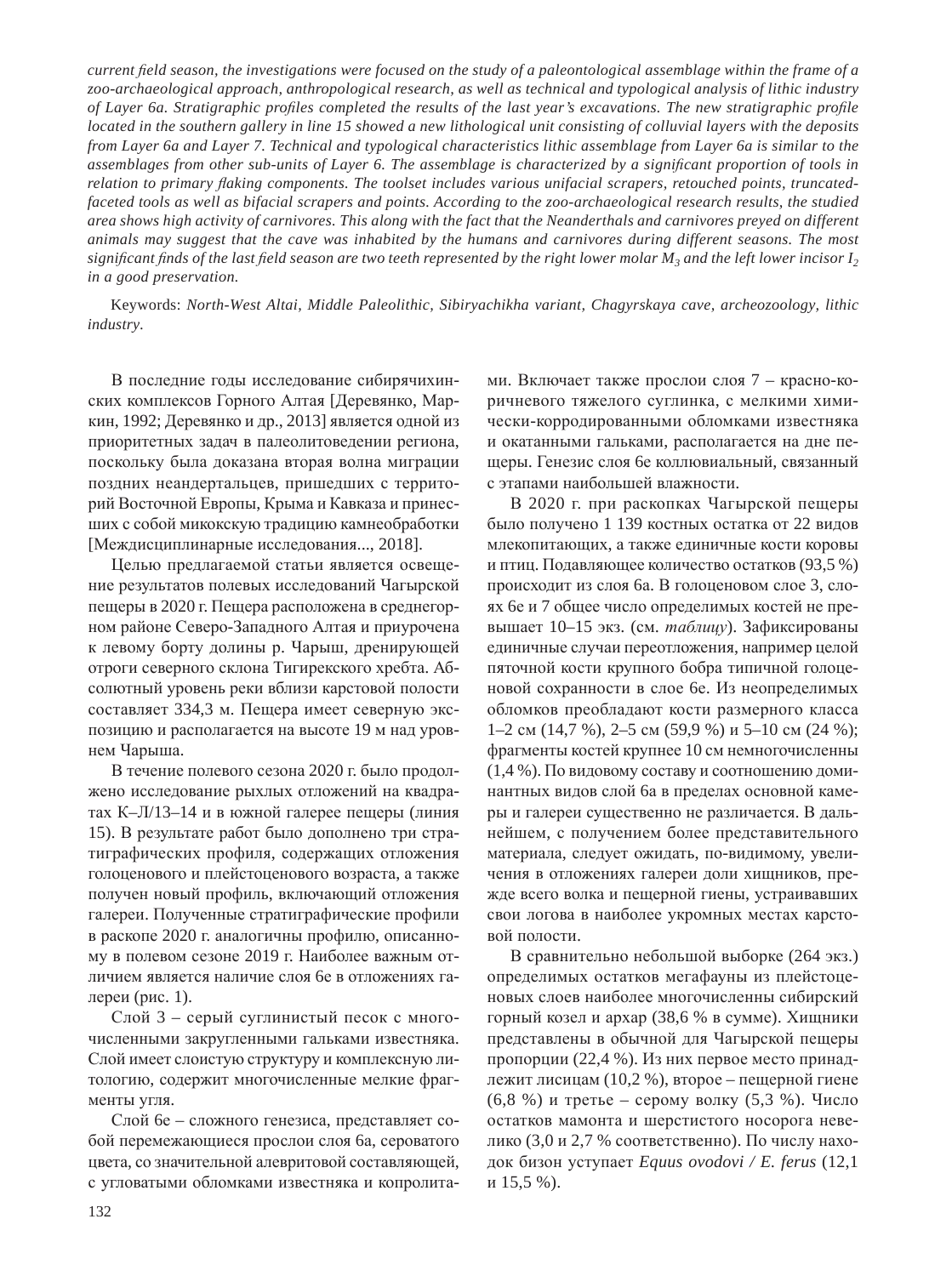

Рис 1. Стратиграфический разрез по линии 15.

|  |  |  |  |  | Видовой состав и количество костных остатков в отложениях пещеры Чагырская (2020 г.) |  |  |  |  |
|--|--|--|--|--|--------------------------------------------------------------------------------------|--|--|--|--|
|--|--|--|--|--|--------------------------------------------------------------------------------------|--|--|--|--|

| Таксоны                 | Слои                     |                          |                          |                          |                          |                |  |  |  |
|-------------------------|--------------------------|--------------------------|--------------------------|--------------------------|--------------------------|----------------|--|--|--|
|                         | 3                        | 6a                       | ба гал.                  | бe                       | 7                        | всего          |  |  |  |
| Bos taurus              | $\mathbf{1}$             | $\overline{\phantom{0}}$ |                          | $\overline{\phantom{0}}$ | $\overline{\phantom{0}}$ |                |  |  |  |
| Lepus tanaiticus        |                          | $\overline{\phantom{0}}$ | 3                        | $\overline{\phantom{0}}$ | $\overline{\phantom{0}}$ | 3              |  |  |  |
| Lepus tolai             |                          | 1                        | $\mathbf{1}$             | $\overline{\phantom{0}}$ | $\overline{\phantom{0}}$ | $\overline{c}$ |  |  |  |
| Spermophilus sp.        |                          | 1                        | $\overline{\phantom{0}}$ | $\overline{\phantom{0}}$ |                          | $\mathbf{1}$   |  |  |  |
| Castor fiber            |                          | $\overline{\phantom{0}}$ | $\overline{\phantom{m}}$ | $1*$                     | $\qquad \qquad -$        | $\mathbf{1}$   |  |  |  |
| M. myospalax            |                          | $\overline{4}$           | $\overline{2}$           | $\overline{\phantom{0}}$ | $\overline{\phantom{0}}$ | 6              |  |  |  |
| Canis lupus             | $\overline{\phantom{0}}$ | 11                       | 3                        | $\qquad \qquad -$        | $\overline{\phantom{m}}$ | 14             |  |  |  |
| Mustela altaica         | 1                        | $\overline{\phantom{0}}$ |                          | $\overline{\phantom{0}}$ |                          | 1              |  |  |  |
| Mustela eversmanni      | $\overline{\phantom{0}}$ | $\overline{\phantom{0}}$ | $\mathfrak{2}$           | $\overline{\phantom{0}}$ | $\qquad \qquad -$        | $\overline{2}$ |  |  |  |
| Vulpes vulpes           | $\overline{4}$           | 17                       | $\overline{\mathcal{L}}$ | 1                        |                          | 26             |  |  |  |
| Vulpes corsak           | 3                        | 3                        | $\qquad \qquad -$        | $\qquad \qquad -$        | $\mathfrak{2}$           | 8              |  |  |  |
| C. crocuta spelaea      |                          | 10                       | 8                        |                          | $\overline{\phantom{0}}$ | 18             |  |  |  |
| Mammuthus primigenius   | 1                        | 5                        | $\sqrt{2}$               | $\qquad \qquad -$        | $\qquad \qquad -$        | $8\,$          |  |  |  |
| Coelodonta antiquitatis |                          | $\overline{5}$           | $\overline{2}$           | $\overline{\phantom{0}}$ |                          | $\overline{7}$ |  |  |  |
| Equus ovodovi           | 1                        | 13                       | 3                        | $\qquad \qquad -$        | $\mathbf{1}$             | 18             |  |  |  |
| E. ferus                |                          |                          | $\overline{2}$           |                          |                          | $\mathfrak{2}$ |  |  |  |
| E. ovodovi / ferus      | $\overline{\phantom{0}}$ | 18                       | $\mathfrak{2}$           | $\qquad \qquad -$        | $\mathbf{1}$             | 21             |  |  |  |
| Cervus elaphus          |                          | $\overline{\phantom{0}}$ | $\mathbf{1}$             | $\overline{\phantom{0}}$ | 1                        | $\overline{2}$ |  |  |  |
| Caprolus pygargus       | $\overline{\phantom{0}}$ | $\equiv$                 | $\mathbf{1}$             | $\qquad \qquad -$        | $\overline{\phantom{0}}$ | $\mathbf{1}$   |  |  |  |
| Rangifer tarandus       |                          | $\overline{\phantom{0}}$ | $\mathbf{1}$             |                          |                          | $\,1$          |  |  |  |
| Procapra/Saiga          | $\mathbf{1}$             | $\overline{\phantom{0}}$ | $\qquad \qquad -$        | $\qquad \qquad -$        |                          | $\mathbf{1}$   |  |  |  |
| <b>Bison priscus</b>    |                          | 22                       | $\overline{7}$           | 1                        | $\overline{2}$           | 32             |  |  |  |
| Capra sibirica          |                          | 33                       | 17                       | $\qquad \qquad -$        | $\overline{4}$           | 54             |  |  |  |
| Ovis ammon              |                          | 9                        | $\mathbf{1}$             | $\overline{\phantom{0}}$ | $\overline{\phantom{0}}$ | 10             |  |  |  |
| Capra-Ovis              | $\mathfrak{2}$           | 22                       | $8\,$                    | 6                        | $\overline{\phantom{0}}$ | 38             |  |  |  |
| Aves                    | 1                        | $\equiv$                 | $\overline{\phantom{0}}$ | 1                        | $\overline{\phantom{0}}$ | $\overline{2}$ |  |  |  |
| Неопределимые обломки   | $\overline{4}$           | 610                      | 211                      | 26                       | 8                        | 859            |  |  |  |
| Всего костных остатков  | 19                       | 784                      | 281                      | 36                       | 19                       | 1 1 3 9        |  |  |  |

\*Кости голоценовой сохранности.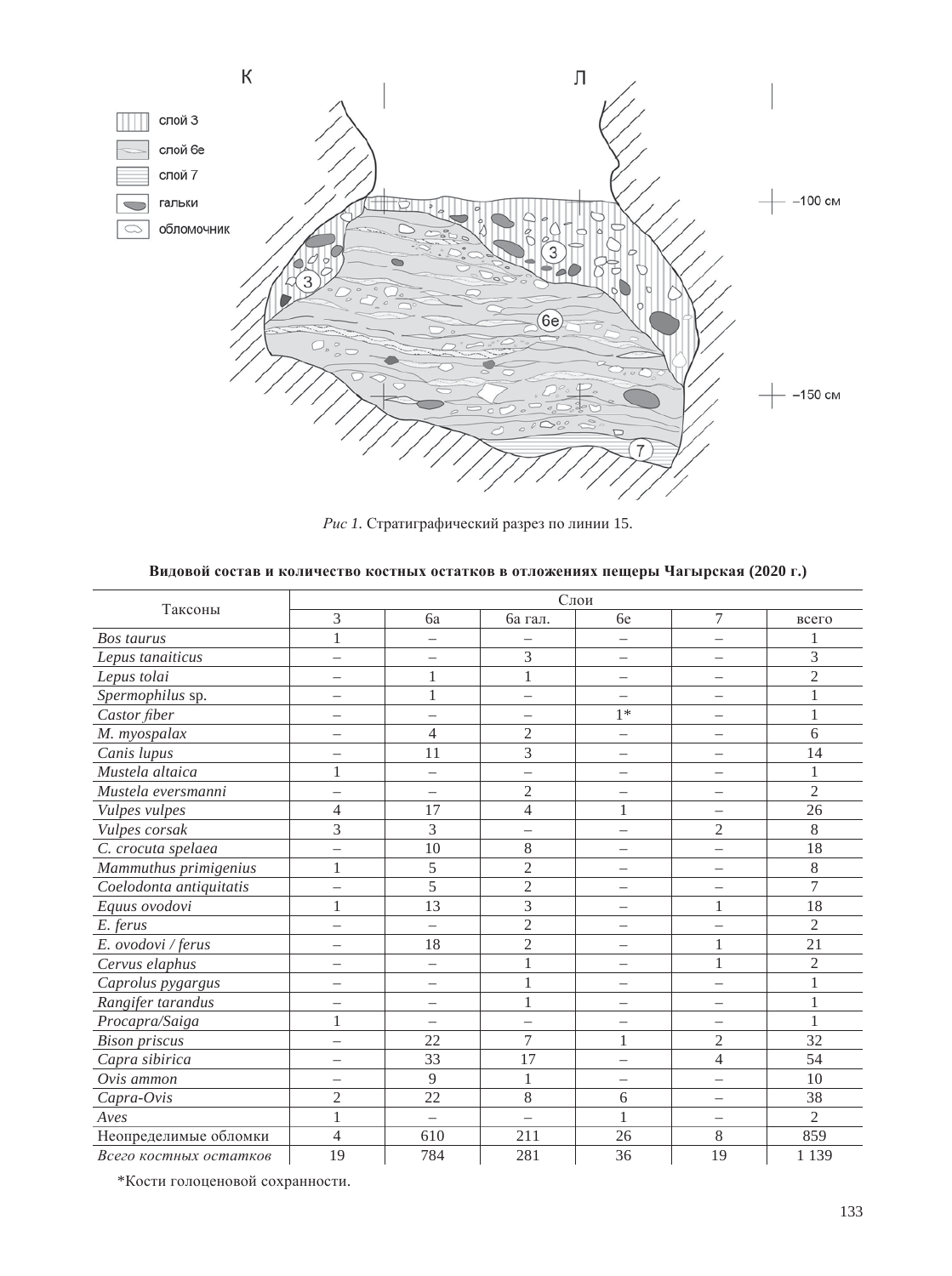Тафоценозы слоев 5 и ба сформировались почти исключительно за счет пищевой активности крупных хищников. В материалах 2020 г. большинство фрагментов костей и зубов из слоя ба отмечено следами кислотной коррозии в желудках хищников. Так, из 35 щечных зубов и резцов лошадей 32 целых и фрагментарных зуба (91,4 %) корродированы, некоторые из зубов, судя по степени растворения их до почти неузнаваемого состояния, – неоднократно. У *Capra-Ovis* из 47 зубов и их фрагментов корродировано 36 ед. (76,6 %). На зубах бизона, напротив, следы кислотной коррозии встречаются гораздо реже: из 25 экз. в слое ба лишь 4 (16 %) отмечены такими признаками. Это связано, скорее всего, с деятельностью неандертальцев, специализировавшихся в охоте на бизонов. В пещере происходила разделка частей туш бизонов и их поедание, сопровождавшееся появлением массы мелких обломков костей. Фрагменты костей и изолированные зубы *Bison priscus* из слоев, отлагавшихся в период существования неандертальских стоянок, как правило, не имеют следов погрызов или кислотной коррозии. Большинство из костей и зубов бизона принадлежало молодым, полувзрослым особям либо самкам [Междисциплинарные исследования..., 2018].

Почти половина из зубов гиен (7 из 13) относятся к зубам молочной генерации. Чагырская пещера регулярно служила кланам гиен не только временным убежищем, но и логовом для выведения потомства. Нельзя сказать этого же о волках и лисицах, не выдерживавших, по-видимому, конкуренции с кланами *C. crocuta spelaea* за пещеру.

Мамонт представлен тремя небольшими обломками (70/30 мм, 35/26 мм и 40/18 мм) пластин бивня. Интересно, что первый из них обнаружен в голоценовом слое 3, куда попал, без сомнения, в результате переотложения. Кроме того, в слое ба найдены два небольших обломка пластин и фрагмент зуба из четырех пластин от предкоренных зубов мамонтят молочной генерации (pd 3). Остатки молодых мамонтов, вероятно, заносились под своды пещеры либо непосредственно, либо уже в желудках гиен. Наиболее примечательны два толстостенных (до 23–26 мм) фрагмента крупных трубчатых костей взрослого мамонта размером 86/65 и 57/56 мм. Они не имеют следов кислотной коррозии или погрызов и, вероятнее всего, представляют собой осколки, образовавшиеся в результате раскалывания человеком бедренной (?) кости мамонта. Данные обломки получили шанс захорониться в слое благодаря своим небольшим размерам, компактной и уплощенной форме.

От шерстистого носорога сохранилось шесть фрагментов зубов, один из которых молочной генерации, почти целый; четыре из них корродированы. Третья, копытная фаланга бокового пальца также сильно повреждена коррозией в латеро-медиальной проекции. Скорее всего, она была проглочена гиеной вместе с покрывающим ее роговым чехлом, который частично предохранил среднюю, наиболее толстую часть фаланги от воздействия желудочного сока. После отрыгивания непереваренных остатков данная фаланга какимто образом избежала повторной утилизации в зубах и желудках гиен (как это обычно всегда и происходит) и захоронилась в слое.

Заслуживает внимания находка поврежденного коррозией нижнего конца второй фаланги косули плейстоценового типа сохранности в слое ба (галерея). Ранее все без исключения единичные остатки косули из слоев 5–7 были голоценовой сохранности и попадали в плейстоценовые слои в результате норной деятельности грызунов [Там же, 2018]. Северный олень представлен единственной запястной костью (carpi 2 + 3) из слоя ба. Благородный олень – изолированным Р2 и сильно стертым  $M^{1-2}$  из слоев ба и 7 соответственно.

В ходе раскопок памятника были обнаружены антропологические остатки. Первая находка - правый нижний моляр  $M_3$ . Определен как  $M_3$  в связи с отсутствием дистальной фасетки, сращением основных корней и общей округлой формой. Сохранность зуба очень хорошая. Окклюзионная поверхность стерта, что затрудняет чтение рельефа. На лингвальной поверхности отмечается внутренний добавочный корень – энтомолярис. На шейке зуба с мезиальной, дистальной и вестибулярной сторон присутствует зубной камень.

Левый нижний резец I2. Сохранность зуба очень хорошая. Корень и коронка сохранились полностью, окклюзионная поверхность стерта минимально. И коронка и корень довольно сильно уплощены в мезиодистальном направлении. Принадлежность этого образца к роду *Ното* находится под сомнением, до проведения анализа Zooms данный образец относится к категории спорных находок.

Коллекция каменных артефактов, полученная в ходе полевых работ, составляет 4 698 экз., из которых на отходы производства приходится 97,3 %. Индустрия была направлена на получение отщепов с массивными ударными площадками в плоскостной системе снятий. Нуклеусов и пре-нуклеусов не обнаружено. Значительное количество технических сколов представлено круто-латеральными сколами и обушковыми сколами с радиальных нуклеусов. Орудийный набор насчитывает 33 экз. (рис. 2), среди которых представлены различные варианты одинарных простых и конвергентных скребел (рис. 2, *1, 3*), ретушированные остроконечники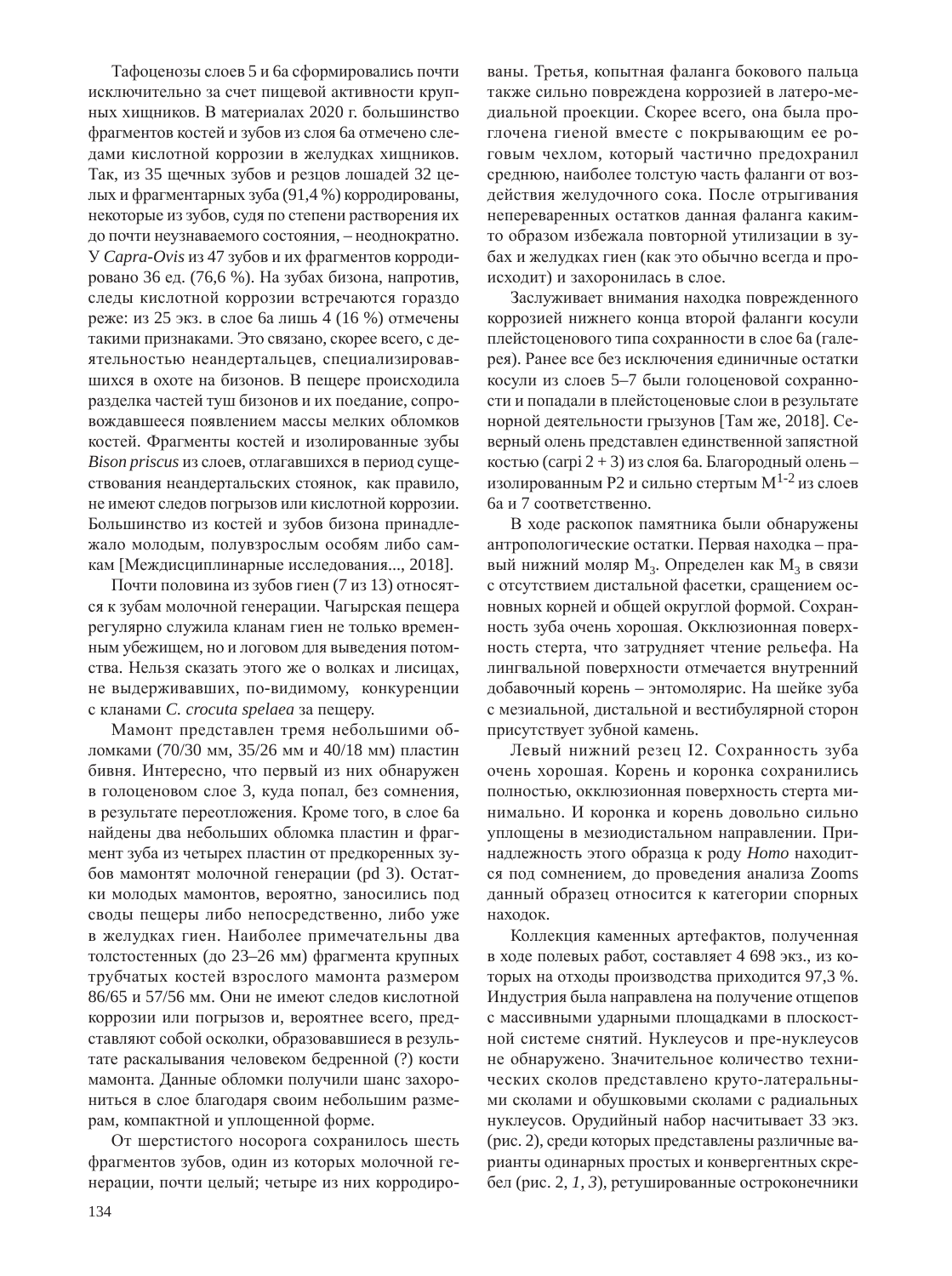

*Рис.* 2. Каменные артефакты из слоя ба Чагырской пещеры раскопок 2020 г.

(рис. 2, 5), тронкированно-фасетированные изделия (рис. 2, 4) [Шалагина, Кривошапкин, Колобова, 2015] и шиповидные орудия (рис. 2, 2). Помимо этого, в коллекции представлено два двусторонних орудия: двустороннее скребло типа продник (рис. 2, 7) [Kolobova et al., 2019] и заготовка бифасиального орудия (рис. 2, 6). Присутствие двусторонней обработки на стоянке подтверждается наличием специфических сколов оформления двусторонних орудий. Кроме того, была обнаружена представительная коллекция костяных ретушеров, которая дополнила уже имеющийся комплекс [Колобова, Маркин, Чабай, 2016].

По новым зооархеологическим данным исследуемый участок слоя ба определяется как логово гиены, в котором хищники выращивали потомство. Подобные комплексы представлены в верхней и средней пачках отложений пещеры Страшная [Кривошапкин и др., 2015]. Получены новые данные о сезонности обитания неандертальцев в Чагырской пещере и зафиксированной очередности заселения памятника человеком и хишниками, использовавшими различные охотничьи стратегии. На костях бизона, который служил основной охотничьей добычей неандертальцев, зафиксирована минимальная активность хишников.

#### Благодарности

Полевые исследования выполнены при поддержке гранта РНФ, проект № 19-48-04107. Аналитическая часть работы проведена по проекту НИР № 0329-2019-0001 «Заселение первобытным человеком Северной Азии: культурный и экологический контекст».

#### Список литературы

**Деревянко А.П., Маркин С.В.** Мустье Горного Алтая (по материалам пещеры им. Окладникова). – Новосибирск: Наука, 1992. – 224 с.

 $\Lambda$  Деревянко А.П., Маркин С.В., Шуньков М.В. Сибирячихинский вариант среднего палеолита Алтая // Археология, этнография и антропология Евразии. – 2013. –  $N_2$  1. – C. 89–103.